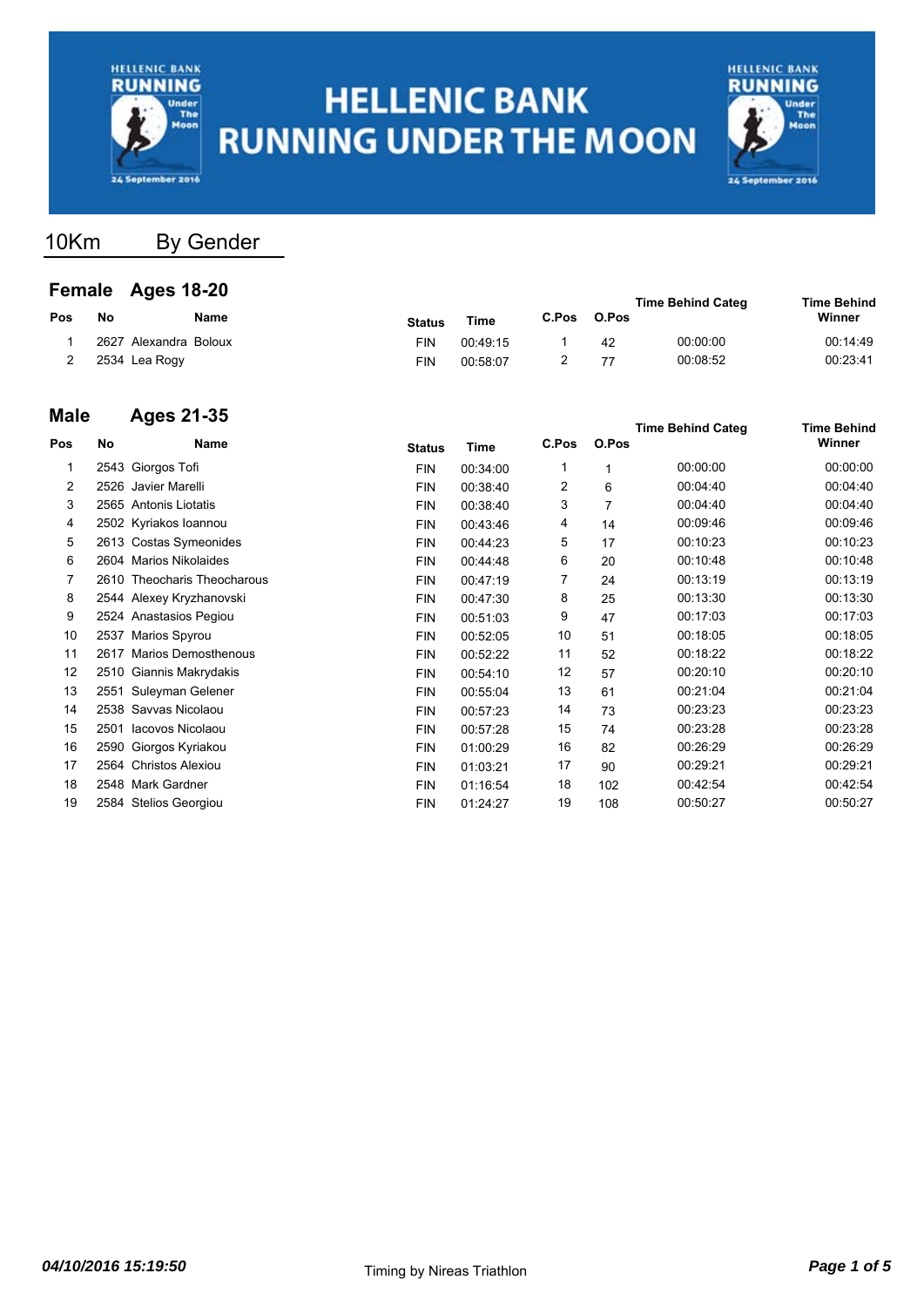



### 10Km By Gender

### **Female Ages 21-35**

| סווומוס |    | Ayus 41-99                 |               |             |       |       | <b>Time Behind Categ</b> | <b>Time Behind</b> |  |
|---------|----|----------------------------|---------------|-------------|-------|-------|--------------------------|--------------------|--|
| Pos     | No | <b>Name</b>                | <b>Status</b> | <b>Time</b> | C.Pos | O.Pos |                          | Winner             |  |
| 1       |    | 2542 Angeliki Hadjikakou   | <b>FIN</b>    | 00:44:36    | 1     | 19    | 00:10:10                 | 00:10:10           |  |
| 2       |    | 2620 Christina Hioti       | <b>FIN</b>    | 00:45:44    | 2     | 21    | 00:11:18                 | 00:11:18           |  |
| 3       |    | 2612 Despoina Perivolari   | <b>FIN</b>    | 00:49:03    | 3     | 36    | 00:14:37                 | 00:14:37           |  |
| 4       |    | 2523 Andreea-Maria Fratila | <b>FIN</b>    | 00:49:15    | 4     | 41    | 00:14:49                 | 00:14:49           |  |
| 5       |    | 2655 Cecile Meunier        | <b>FIN</b>    | 00:52:02    | 5     | 50    | 00:17:36                 | 00:17:36           |  |
| 6       |    | 2630 Marion Sabrie         | <b>FIN</b>    | 00:53:30    | 6     | 54    | 00:19:04                 | 00:19:04           |  |
| 7       |    | 2579 Sharina Whiteford     | <b>FIN</b>    | 00:55:07    | 7     | 62    | 00:20:41                 | 00:20:41           |  |
| 8       |    | 2607 Chrystalla Kritikou   | <b>FIN</b>    | 00:56:21    | 8     | 70    | 00:21:55                 | 00:21:55           |  |
| 9       |    | 2525 Valeria Marelli       | <b>FIN</b>    | 00:56:54    | 9     | 72    | 00:22:28                 | 00:22:28           |  |
| 10      |    | 2512 Aleksandra Miller     | <b>FIN</b>    | 00:57:30    | 10    | 75    | 00:23:04                 | 00:23:04           |  |
| 11      |    | 2562 Anna Berezhna         | <b>FIN</b>    | 00:57:39    | 11    | 76    | 00:23:13                 | 00:23:13           |  |
| 12      |    | 2608 Maria Shiantani       | <b>FIN</b>    | 00:58:35    | 12    | 79    | 00:24:09                 | 00:24:09           |  |
| 13      |    | 2593 Lucia Vassiliades     | <b>FIN</b>    | 01:00:34    | 13    | 83    | 00:26:08                 | 00:26:08           |  |
| 14      |    | 2592 Christina Kyriakides  | <b>FIN</b>    | 01:01:15    | 14    | 85    | 00:26:49                 | 00:26:49           |  |
| 15      |    | 2522 Bernadett Sumegi      | <b>FIN</b>    | 01:01:47    | 15    | 86    | 00:27:21                 | 00:27:21           |  |
| 16      |    | 2555 Nandia Tomasidou      | <b>FIN</b>    | 01:02:11    | 16    | 88    | 00:27:45                 | 00:27:45           |  |
| 17      |    | 2563 Andrea Adamou         | <b>FIN</b>    | 01:03:20    | 17    | 89    | 00:28:54                 | 00:28:54           |  |
| 18      |    | 2557 Gabriella Lyriacou    | <b>FIN</b>    | 01:04:18    | 18    | 92    | 00:29:52                 | 00:29:52           |  |
| 19      |    | 2560 Nausica Gabrielides   | <b>FIN</b>    | 01:11:54    | 19    | 97    | 00:37:28                 | 00:37:28           |  |
| 20      |    | 2511 Sara Lucantoni        | <b>FIN</b>    | 01:12:59    | 20    | 98    | 00:38:33                 | 00:38:33           |  |
| 21      |    | 2549 Lyndsey Gardner       | <b>FIN</b>    | 01:16:54    | 21    | 103   | 00:42:28                 | 00:42:28           |  |
| 22      |    | 2599 Ave Lehesmets         | <b>FIN</b>    | 01:17:21    | 22    | 104   | 00:42:55                 | 00:42:55           |  |
| 23      |    | 2585 Viivika Melts         | <b>FIN</b>    | 01:24:16    | 23    | 107   | 00:49:50                 | 00:49:50           |  |
|         |    |                            |               |             |       |       |                          |                    |  |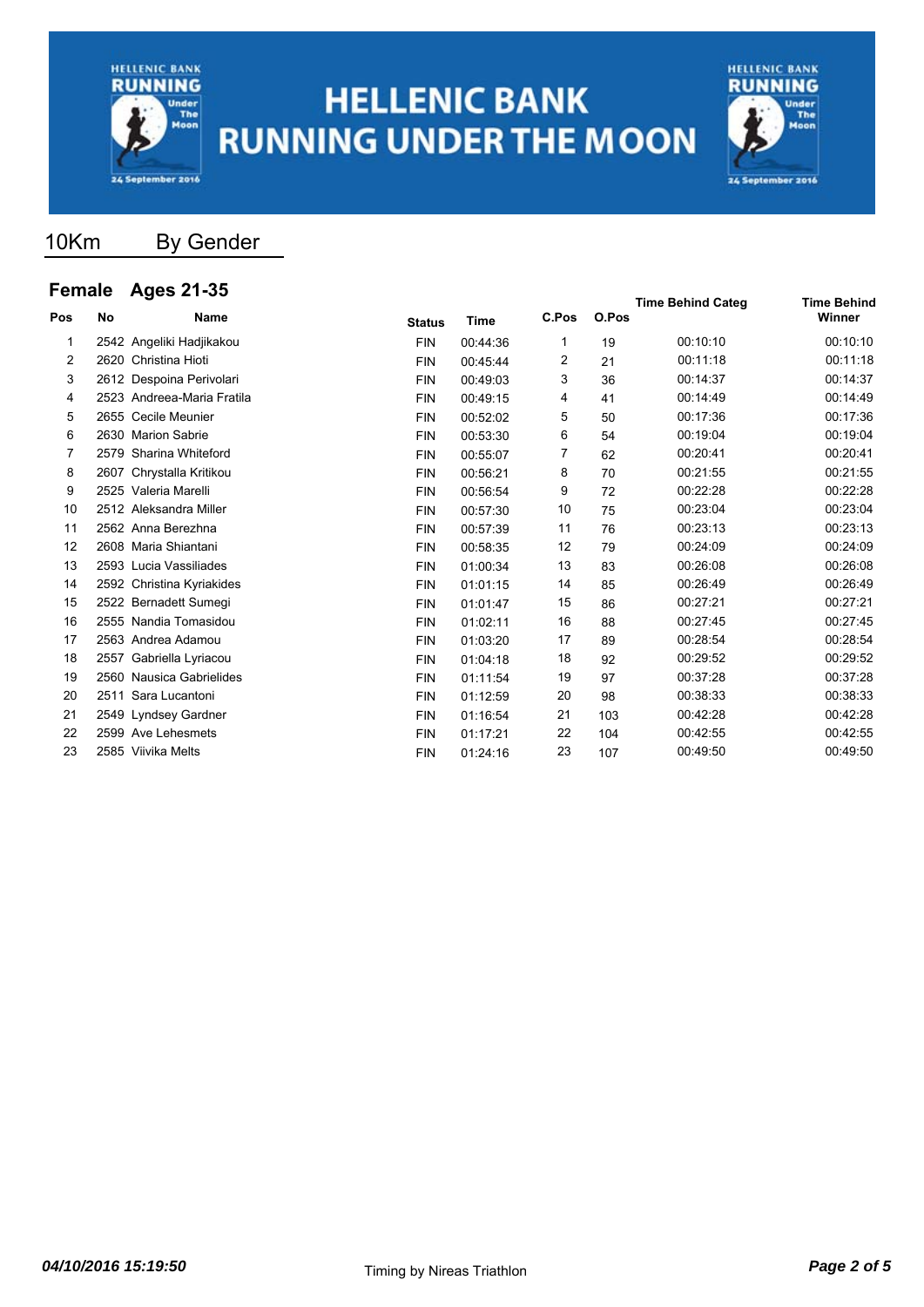



### 10Km By Gender

### **Male Ages 36-44**

| mare |      | дуеэ эр-44                   |               |          |       |                | <b>Time Behind Categ</b> | <b>Time Behind</b> |
|------|------|------------------------------|---------------|----------|-------|----------------|--------------------------|--------------------|
| Pos  | No   | <b>Name</b>                  | <b>Status</b> | Time     | C.Pos | O.Pos          |                          | Winner             |
| 1    |      | 2530 Tasos Tseronis          | <b>FIN</b>    | 00:36:06 | 1     | $\overline{2}$ | 00:00:00                 | 00:02:06           |
| 2    |      | 2646 Dimitris Kafouris       | <b>FIN</b>    | 00:37:50 | 2     | 3              | 00:01:44                 | 00:03:50           |
| 3    |      | 2553 Pavlos Symeonides       | <b>FIN</b>    | 00:37:56 | 3     | 4              | 00:01:50                 | 00:03:56           |
| 4    |      | 2573 Achilleas Achilleos     | <b>FIN</b>    | 00:38:06 | 4     | 5              | 00:02:00                 | 00:04:06           |
| 5    |      | 2572 Vasilis losifides       | <b>FIN</b>    | 00:40:20 | 5     | 10             | 00:04:14                 | 00:06:20           |
| 6    |      | 2611 Apollon Kapodistrias    | <b>FIN</b>    | 00:40:48 | 6     | 11             | 00:04:42                 | 00:06:48           |
| 7    |      | 2528 Stelios Aristodemou     | <b>FIN</b>    | 00:43:20 | 7     | 13             | 00:07:14                 | 00:09:20           |
| 8    | 2503 | Zacharias Economou           | <b>FIN</b>    | 00:43:48 | 8     | 15             | 00:07:42                 | 00:09:48           |
| 9    |      | 2552 Leopoldo Daniel Baez    | <b>FIN</b>    | 00:47:42 | 9     | 27             | 00:11:36                 | 00:13:42           |
| 10   |      | 2517 Gabriel Georgiades      | <b>FIN</b>    | 00:47:43 | 10    | 28             | 00:11:37                 | 00:13:43           |
| 11   |      | 2554 Dimi Bessas             | <b>FIN</b>    | 00:47:51 | 11    | 31             | 00:11:45                 | 00:13:51           |
| 12   | 2609 | Gilbert Kigudde              | <b>FIN</b>    | 00:48:58 | 12    | 34             | 00:12:52                 | 00:14:58           |
| 13   |      | 2539 Argyris Constantinou    | <b>FIN</b>    | 00:49:06 | 13    | 37             | 00:13:00                 | 00:15:06           |
| 14   |      | 2500 Michael Beys            | <b>FIN</b>    | 00:49:07 | 14    | 38             | 00:13:01                 | 00:15:07           |
| 15   |      | 2624 Ioannis Ioannou         | <b>FIN</b>    | 00:49:50 | 15    | 43             | 00:13:44                 | 00:15:50           |
| 16   |      | 2533 Marios Ioannou          | <b>FIN</b>    | 00:50:59 | 16    | 45             | 00:14:53                 | 00:16:59           |
| 17   |      | 2602 Christakis Christou     | <b>FIN</b>    | 00:51:00 | 17    | 46             | 00:14:54                 | 00:17:00           |
| 18   |      | 2661 Yiannis Ioannou         | <b>FIN</b>    | 00:51:44 | 18    | 48             | 00:15:38                 | 00:17:44           |
| 19   |      | 2550 Marios Epaminonda       | <b>FIN</b>    | 00:55:04 | 19    | 60             | 00:18:58                 | 00:21:04           |
| 20   |      | 2598 Andreas Anatolitis      | <b>FIN</b>    | 00:56:07 | 20    | 68             | 00:20:01                 | 00:22:07           |
| 21   |      | 2559 Rares Laslo             | <b>FIN</b>    | 00:56:08 | 21    | 69             | 00:20:02                 | 00:22:08           |
| 22   |      | 2568 Nikolaos Chourdakis     | <b>FIN</b>    | 00:58:43 | 22    | 80             | 00:22:37                 | 00:24:43           |
| 23   |      | 2601 Martin Romero           | <b>FIN</b>    | 01:00:34 | 23    | 84             | 00:24:28                 | 00:26:34           |
| 24   |      | 2614 Daniel Rook             | <b>FIN</b>    | 01:03:57 | 24    | 91             | 00:27:51                 | 00:29:57           |
| 25   |      | 2660 Charalambos Michaelides | <b>FIN</b>    | 01:04:24 | 25    | 93             | 00:28:18                 | 00:30:24           |
|      |      |                              |               |          |       |                |                          |                    |

### **Female Ages 36-44**

| י טווועוט |    | Ayuu vu TT                   |               |          |       |       | <b>Time Behind Categ</b> | <b>Time Behind</b> |
|-----------|----|------------------------------|---------------|----------|-------|-------|--------------------------|--------------------|
| Pos       | No | <b>Name</b>                  | <b>Status</b> | Time     | C.Pos | O.Pos |                          | Winner             |
|           |    | 2570 Shan Mansfield          | <b>FIN</b>    | 00:39:49 |       | 9     | 00:00:00                 | 00:05:23           |
| 2         |    | 2589 Andreou Julia           | <b>FIN</b>    | 00:40:59 | 2     | 12    | 00:01:10                 | 00:06:33           |
| 3         |    | 2546 Jennifer Tidman         | <b>FIN</b>    | 00:53:31 | 3     | 55    | 00:13:42                 | 00:19:05           |
| 4         |    | 2581 Ange Gardner            | <b>FIN</b>    | 00:53:39 | 4     | 56    | 00:13:50                 | 00:19:13           |
| 5         |    | 2595 Xenia Vilanidou         | <b>FIN</b>    | 00:54:46 | 5     | 58    | 00:14:57                 | 00:20:20           |
| 6         |    | 2588 Loukia Michaelidou      | <b>FIN</b>    | 00:55:57 | 6     | 66    | 00:16:08                 | 00:21:31           |
|           |    | 2504 Victoria Geddes Mouzaki | <b>FIN</b>    | 00:56:03 | 7     | 67    | 00:16:14                 | 00:21:37           |
| 8         |    | 2547 Kelly Payne             | <b>FIN</b>    | 01:01:49 | 8     | 87    | 00:22:00                 | 00:27:23           |
| 9         |    | 2580 Sara Gardner            | <b>FIN</b>    | 01:08:00 | 9     | 96    | 00:28:11                 | 00:33:34           |
| 10        |    | 2569 Eirini Christaki        | <b>FIN</b>    | 01:14:44 | 10    | 101   | 00:34:55                 | 00:40:18           |
| 11        |    | 2605 Marlen Kounnapi         | <b>FIN</b>    | 01:22:58 | 11    | 106   | 00:43:09                 | 00:48:32           |
|           |    |                              |               |          |       |       |                          |                    |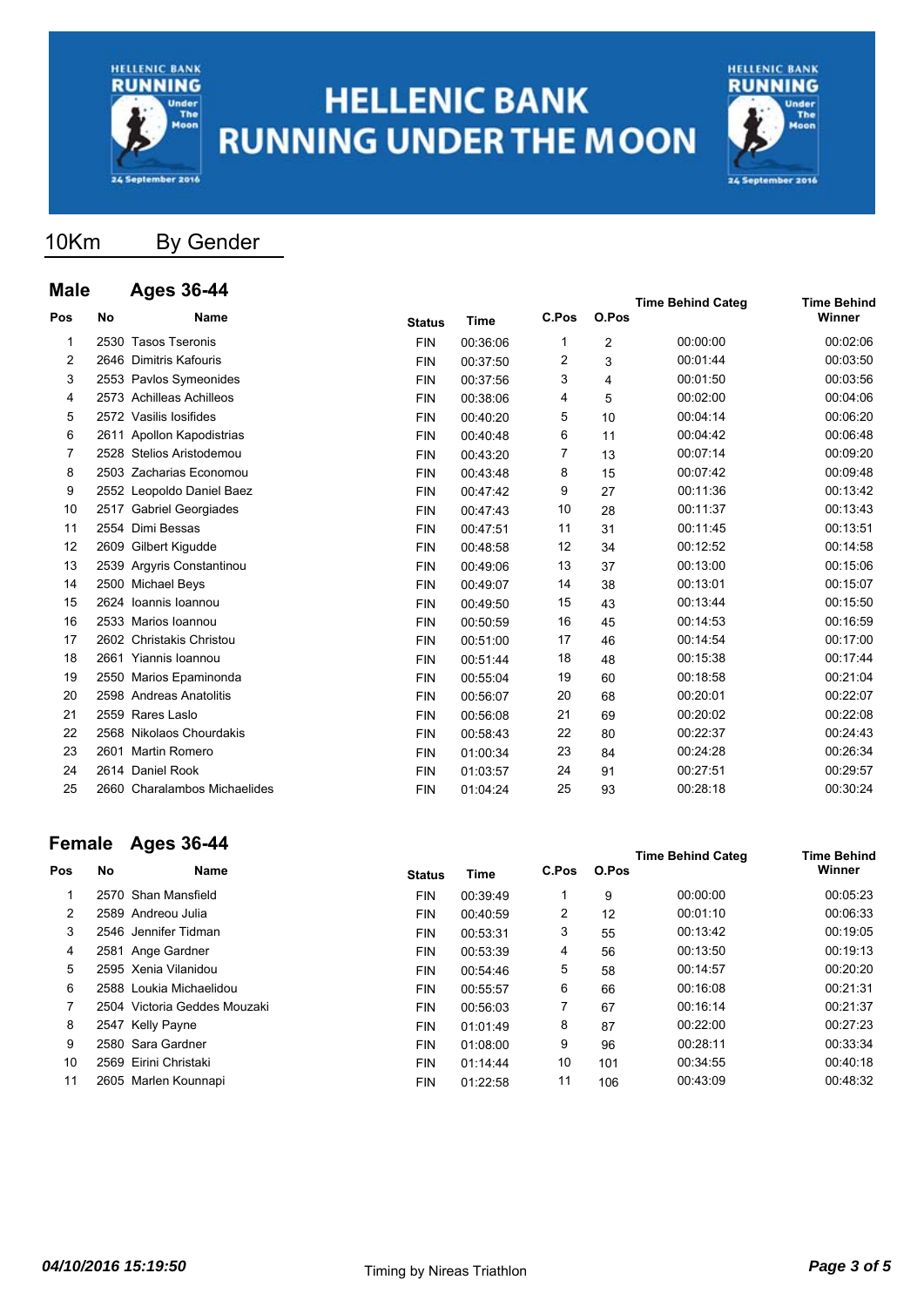



### 10Km By Gender

#### **Male Ages 45-54**

| Mar            |      | лусэ то-от                  |               |          |       |       | <b>Time Behind Categ</b> | <b>Time Behind</b> |
|----------------|------|-----------------------------|---------------|----------|-------|-------|--------------------------|--------------------|
| Pos            | No   | Name                        | <b>Status</b> | Time     | C.Pos | O.Pos |                          | Winner             |
| 1              |      | 2642 Marinos Kallis         | <b>FIN</b>    | 00:43:55 | 1     | 16    | 00:00:00                 | 00:09:55           |
| $\overline{2}$ |      | 2625 Demetris Demades       | <b>FIN</b>    | 00:44:23 | 2     | 18    | 00:00:28                 | 00:10:23           |
| 3              |      | 2567 Stefanos Achillides    | <b>FIN</b>    | 00:46:03 | 3     | 23    | 00:02:08                 | 00:12:03           |
| 4              |      | 2540 Alkis Matsis           | <b>FIN</b>    | 00:47:40 | 4     | 26    | 00:03:45                 | 00:13:40           |
| 5              |      | 2582 Paylos Ashiotis        | <b>FIN</b>    | 00:47:45 | 5     | 29    | 00:03:50                 | 00:13:45           |
| 6              |      | 2596 Marios Ashikalis       | <b>FIN</b>    | 00:47:46 | 6     | 30    | 00:03:51                 | 00:13:46           |
|                | 2571 | Simon Mansfield             | <b>FIN</b>    | 00:48:36 | 7     | 32    | 00:04:41                 | 00:14:36           |
| 8              | 2621 | Hadjipierou Andreas Andreas | <b>FIN</b>    | 00:48:42 | 8     | 33    | 00:04:47                 | 00:14:42           |
| 9              |      | 2600 Muiris Quinn           | <b>FIN</b>    | 00:50:42 | 9     | 44    | 00:06:47                 | 00:16:42           |
| 10             |      | 2606 Steve Penn             | <b>FIN</b>    | 00:51:46 | 10    | 49    | 00:07:51                 | 00:17:46           |
| 11             |      | 2622 Panikos Vaskos         | <b>FIN</b>    | 00:52:37 | 11    | 53    | 00:08:42                 | 00:18:37           |
| 12             |      | 2505 Vangelis Anastasiades  | <b>FIN</b>    | 00:55:16 | 12    | 63    | 00:11:21                 | 00:21:16           |
| 13             |      | 2531 Andreas Kantounas      | <b>FIN</b>    | 00:55:17 | 13    | 64    | 00:11:22                 | 00:21:17           |
| 14             |      | 2583 Theodor Lagos          | <b>FIN</b>    | 00:55:23 | 14    | 65    | 00:11:28                 | 00:21:23           |
| 15             | 2587 | Jean-Philippe Ricau         | <b>FIN</b>    | 00:56:41 | 15    | 71    | 00:12:46                 | 00:22:41           |
| 16             |      | 2519 Yiannos C. Ioannou     | <b>FIN</b>    | 00:59:06 | 16    | 81    | 00:15:11                 | 00:25:06           |
| 17             |      | 2514 Colin Howard           | <b>FIN</b>    | 01:14:02 | 17    | 99    | 00:30:07                 | 00:40:02           |
|                |      |                             |               |          |       |       |                          |                    |

### **Female Ages 45-54**

|     |    | $1 \times 1100 \times 7900 + 87$ |               |          |       |       | <b>Time Behind Categ</b> | <b>Time Behind</b> |
|-----|----|----------------------------------|---------------|----------|-------|-------|--------------------------|--------------------|
| Pos | No | <b>Name</b>                      | <b>Status</b> | Time     | C.Pos | O.Pos |                          | Winner             |
|     |    | 2518 Lygia Demades               | <b>FIN</b>    | 00:45:45 |       | 22    | 00:00:00                 | 00:11:19           |
|     |    | 2532 Andri Poyiatzi              | <b>FIN</b>    | 00:48:59 | 2     | 35    | 00:03:14                 | 00:14:33           |
|     |    | 2586 Mary-Patricia Fry           | <b>FIN</b>    | 00:49:10 | 3     | 39    | 00:03:25                 | 00:14:44           |
| 4   |    | 2515 Tanya Howard                | <b>FIN</b>    | 01:14:02 | 4     | 100   | 00:28:17                 | 00:39:36           |
| 5   |    | 2652 Emily Joseph                | <b>FIN</b>    | 01:17:21 | 5     | 105   | 00:31:36                 | 00:42:55           |
|     |    |                                  |               |          |       |       |                          |                    |

#### **Male Ages 55+**

| marc       |    | нусэ ээт           |               |          |       |       | <b>Time Behind Categ</b> | <b>Time Behind</b> |
|------------|----|--------------------|---------------|----------|-------|-------|--------------------------|--------------------|
| <b>Pos</b> | No | Name               | <b>Status</b> | Time     | C.Pos | O.Pos |                          | Winner             |
|            |    | 2603 Yves Grosjean | FIN           | 00:49:10 |       | 40    | 00:00:00                 | 00:15:10           |
|            |    | 2561 Erich Meyer   | FIN           | 00:58:35 | -     | 78    | 00:09:25                 | 00:24:35           |

### **Female Ages 55+**

|     |    | <b>FUILDING AGES 33T</b> |               |             |       |       | <b>Time Behind Categ</b> | <b>Time Behind</b> |
|-----|----|--------------------------|---------------|-------------|-------|-------|--------------------------|--------------------|
| Pos | Nο | Name                     | <b>Status</b> | <b>Time</b> | C.Pos | O.Pos |                          | Winner             |
|     |    | 2591 Sally Johnston      | FIN           | 01:06:38    |       | 94    | 00:00:00                 | 00:32:12           |

#### **Male open**

|     |                       |      |               |          | <b>Time Behind Categ</b> | Time Behind |          |          |
|-----|-----------------------|------|---------------|----------|--------------------------|-------------|----------|----------|
| Pos | No                    | Name | <b>Status</b> | Time     |                          | C.Pos O.Pos |          | Winner   |
|     | 2575 Necdet Erhan     |      | FIN           | 00:39:34 |                          | R           | 00:00:00 | 00:05:34 |
|     | 2574 Savvas Pattichis |      | FIN           | 00:54:50 | -                        | 59          | 00:15:16 | 00:20:50 |